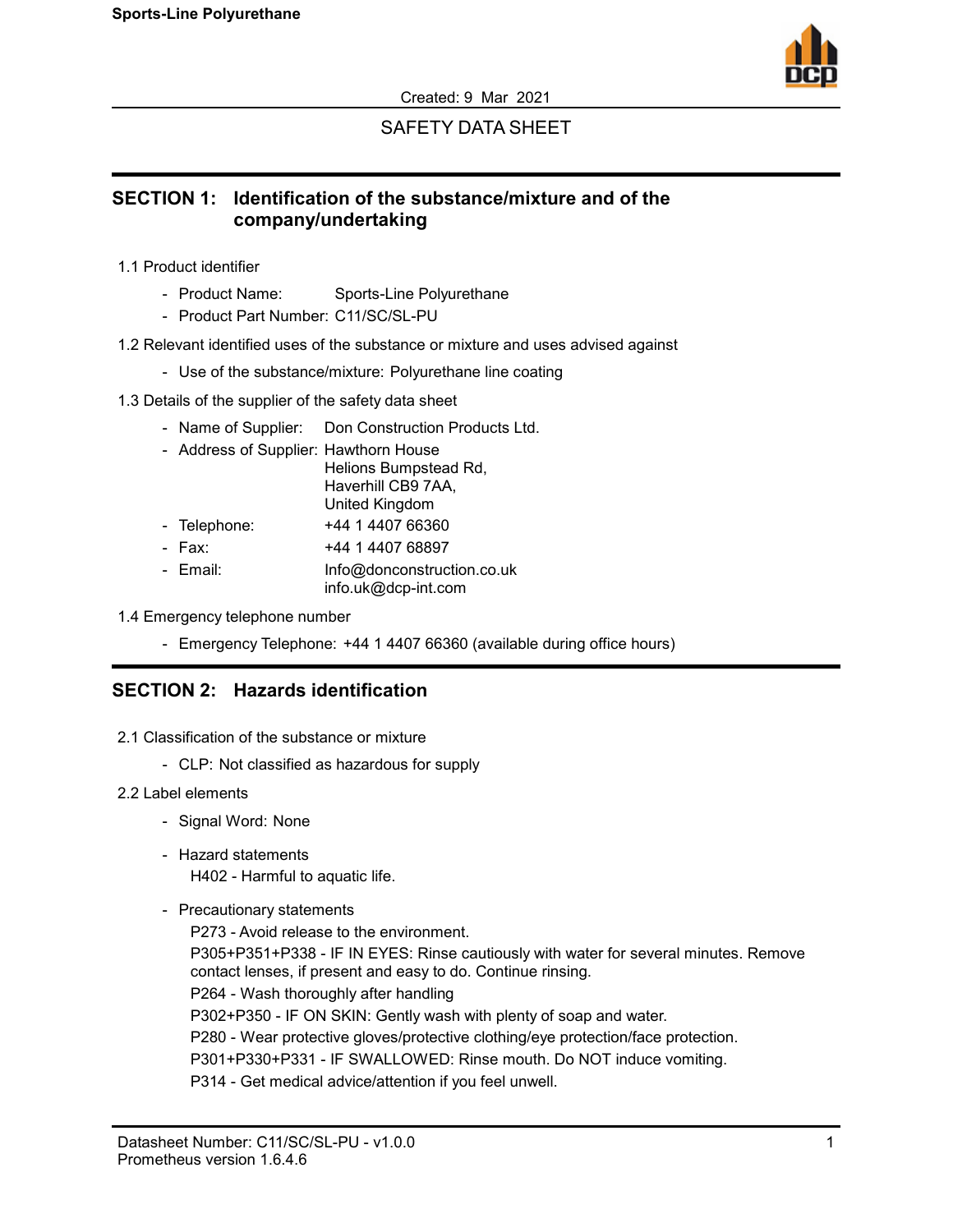

# **SECTION 2: Hazards identification (....)**

#### 2.3 Other hazards

- None

### **SECTION 3: Composition/information on ingredients**

#### 3.2 Mixtures

|  | - triethylamine                                                                                                                                                                                                                                                           |                                                                           |
|--|---------------------------------------------------------------------------------------------------------------------------------------------------------------------------------------------------------------------------------------------------------------------------|---------------------------------------------------------------------------|
|  | CAS Number:                                                                                                                                                                                                                                                               | 121-44-8                                                                  |
|  | EC Number:                                                                                                                                                                                                                                                                | 204-469-4                                                                 |
|  | Concentration:                                                                                                                                                                                                                                                            | $< 1.0\%$                                                                 |
|  | Categories:                                                                                                                                                                                                                                                               | Acute Tox. 4, Skin Corr. 1A, STOT SE 3                                    |
|  | Symbols:                                                                                                                                                                                                                                                                  | GHS02, GHS05, GHS07                                                       |
|  | H Statements:                                                                                                                                                                                                                                                             | H225, H302, H311, H331, H335                                              |
|  | Specific Concentration Limits: STOT SE 3; H335: C ≥ 1 %                                                                                                                                                                                                                   |                                                                           |
|  | - 1,2-benzisothiazol-3(2H)-one; 1,2-benzisothiazolin-3-one                                                                                                                                                                                                                |                                                                           |
|  | CAS Number:                                                                                                                                                                                                                                                               | 2634-33-5                                                                 |
|  | EC Number:                                                                                                                                                                                                                                                                | 220-120-9                                                                 |
|  | Concentration:                                                                                                                                                                                                                                                            | < 0.05%                                                                   |
|  | Categories:                                                                                                                                                                                                                                                               | Acute Tox. 4, Skin Irrit. 2, Eye Dam. 1, Skin Sens. 1, Aquatic<br>Acute 1 |
|  | Symbols:                                                                                                                                                                                                                                                                  | GHS05, GHS0, GHS09                                                        |
|  | H Statements:                                                                                                                                                                                                                                                             | H302, H315, H318, H317, H400                                              |
|  |                                                                                                                                                                                                                                                                           | Specific Concentration Limits: Skin Sens. 1; H317: C ≥ 0,05 %             |
|  | - reaction mass of: 5-chloro-2-methyl-4-isothiazolin-3-one [EC no. 247-500-7]; and 2-methyl-2H -<br>isothiazol-3-one [EC no. 220-239-6] (3:1); reaction mass of: 5-chloro-2-methyl-4-isothiazolin-3-<br>one [EC no. 247-500-7]; and 2-methyl-4-isothiazolin-3-one [EC no. |                                                                           |
|  | <b>CAS Number:</b>                                                                                                                                                                                                                                                        | 55965-84-9                                                                |
|  | EC Number:                                                                                                                                                                                                                                                                |                                                                           |
|  |                                                                                                                                                                                                                                                                           |                                                                           |

| EC Number:     | -                                                                                                                                                                                                      |
|----------------|--------------------------------------------------------------------------------------------------------------------------------------------------------------------------------------------------------|
| Concentration: | $< 0.001\%$                                                                                                                                                                                            |
| Categories:    | Acute Tox. 3, Skin Corr. 1B, Skin Sens. 1, Aquatic Acute 1,<br>Aquatic Chronic 1                                                                                                                       |
| Symbols:       | GHS06, GHS05, GHS09                                                                                                                                                                                    |
| H Statements:  | H331, H311, H301, H314, H317, H400, H410                                                                                                                                                               |
|                | Specific Concentration Limits: Skin Corr. 1B; H314: C $\geq 0.6$ % Skin Irrit. 2; H315: 0.06 % $\leq C$ <<br>0,6 % Eye Irrit. 2; H319: 0,06 % $\leq C$ < 0,6 % Skin Sens. 1;<br>H317: $C \ge 0,0015$ % |

- 2-butoxyethanol; ethylene glycol monobutyl ether; butyl cellosolve CAS Number: 111-76-2 EC Number: 203-905-0

Concentration: < 0.5%

Categories: Acute Tox. 4, Skin Irrit. 2, Eye Irrit. 2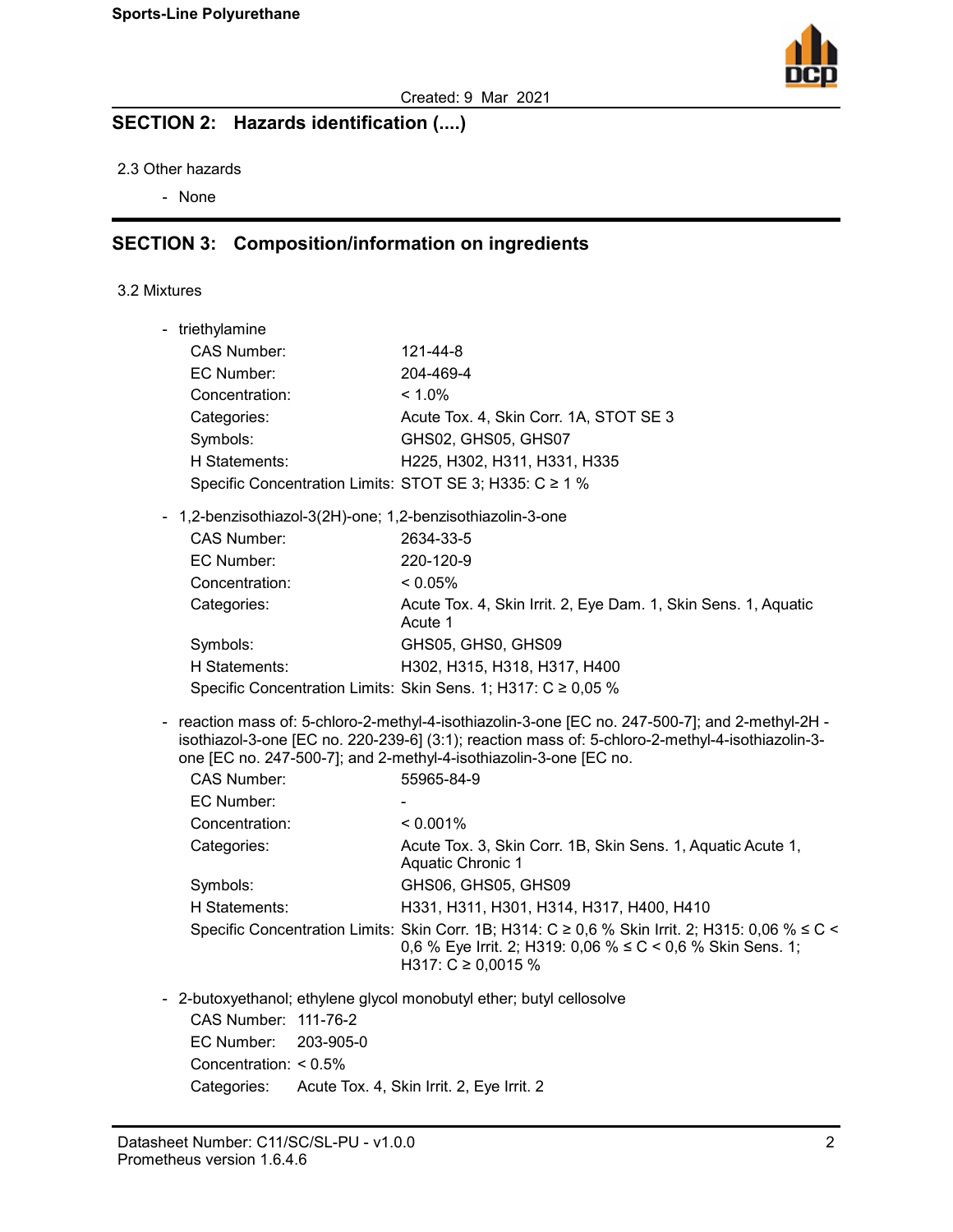

Created: 9 Mar 2021

#### **SECTION 3: Composition/information on ingredients (....)**

Symbols: GHS07 H Statements: H332, H312, H302, H319, H315

- bronopol (INN); 2-bromo-2-nitropropane-1,3-diol CAS Number: 52-51-7 EC Number: 200-143-0 Concentration: < 0.05% Categories: Acute Tox. 4, Skin Irrit. 2, Eye Dam. 1, STOT SE 3, Aquatic Acute 1 Symbols: GHS05, GHS07, GHS09 H Statements: H312, H302, H335, H315, H318, H400

- Fuller's Earth

CAS Number: 8031-18-3 EC Number: 617-052-0 Concentration: 1 - 5% Categories: Acute Tox. 4, Aquatic Chronic 2 Symbols: GHS09, GHS07 H Statements: H302, H411

#### **SECTION 4: First aid measures**

- 4.1 Description of first aid measures
	- Inhalation

Remove person to fresh air and keep comfortable for breathing. Seek medical advice if necessary

- Contact with skin

After contact with skin, take off immediately all contaminated clothing, and wash immediately with plenty of soap and water

Seek medical advice if necessary

- Contact with eyes

May cause irritation to eyes. Rinse immediately with plenty of water for 15 minutes holding the eyelids open. Seek medical attention if irritation or symptoms persist. Rinse cautiously with water for several minutes. Remove contact lenses, if present and easy to do. Continue rinsing. Seek medical advice if necessary

- Ingestion

Do not induce vomiting Do not give patient anything to drink Rinse mouth with water (do not swallow) Never give anything by mouth to an unconscious person Seek medical advice if necessary

4.2 Most important symptoms and effects, both acute and delayed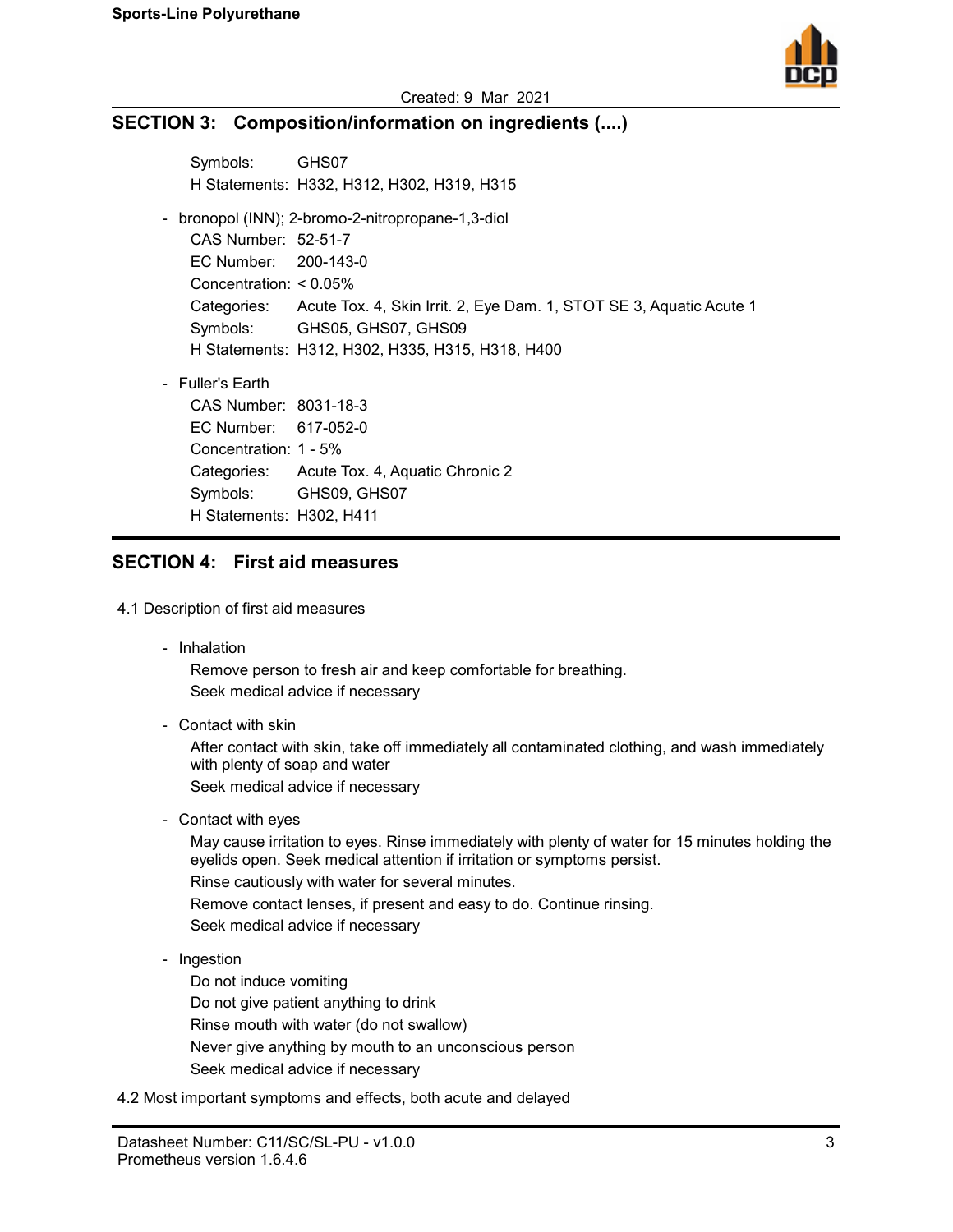

#### **SECTION 4: First aid measures (....)**

- May cause allergic reaction in susceptible people
- 4.3 Indication of any immediate medical attention and special treatment needed
	- Treat symptomatically

#### **SECTION 5: Firefighting measures**

- 5.1 Extinguishing media
	- Not flammable. In case of fire use extinguishing media appropriate to surrounding conditions
- 5.2 Special hazards arising from the substance or mixture
	- No hazard expected under normal conditions of use
- 5.3 Advice for firefighters
	- Wear self contained breathing apparatus and full protective clothing

#### **SECTION 6: Accidental release measures**

- 6.1 Personal precautions, protective equipment and emergency procedures
	- Avoid contact with skin and eyes
	- Wash thoroughly after dealing with spillage
	- Wear protective clothing as per section 8
- 6.2 Environmental precautions
	- Avoid release to the environment.
- 6.3 Methods and material for containment and cleaning up
	- Collect as much as possible in clean container for reuse or disposal
	- Soak up with inert absorbent
	- Place in appropriate container
	- Wear suitable protective clothing, eye/face protection and gloves
- 6.4 Reference to other sections
	- See Section 8, 13

#### **SECTION 7: Handling and storage**

- 7.1 Precautions for safe handling
	- Avoid contact with skin and eyes
	- Use good personal hygiene practices
	- Do not empty into drains
	- Keep away from food, drink and animal foodstuffs
	- Wash thoroughly after handling.
	- Wear protective gloves/protective clothing/eye protection/face protection.

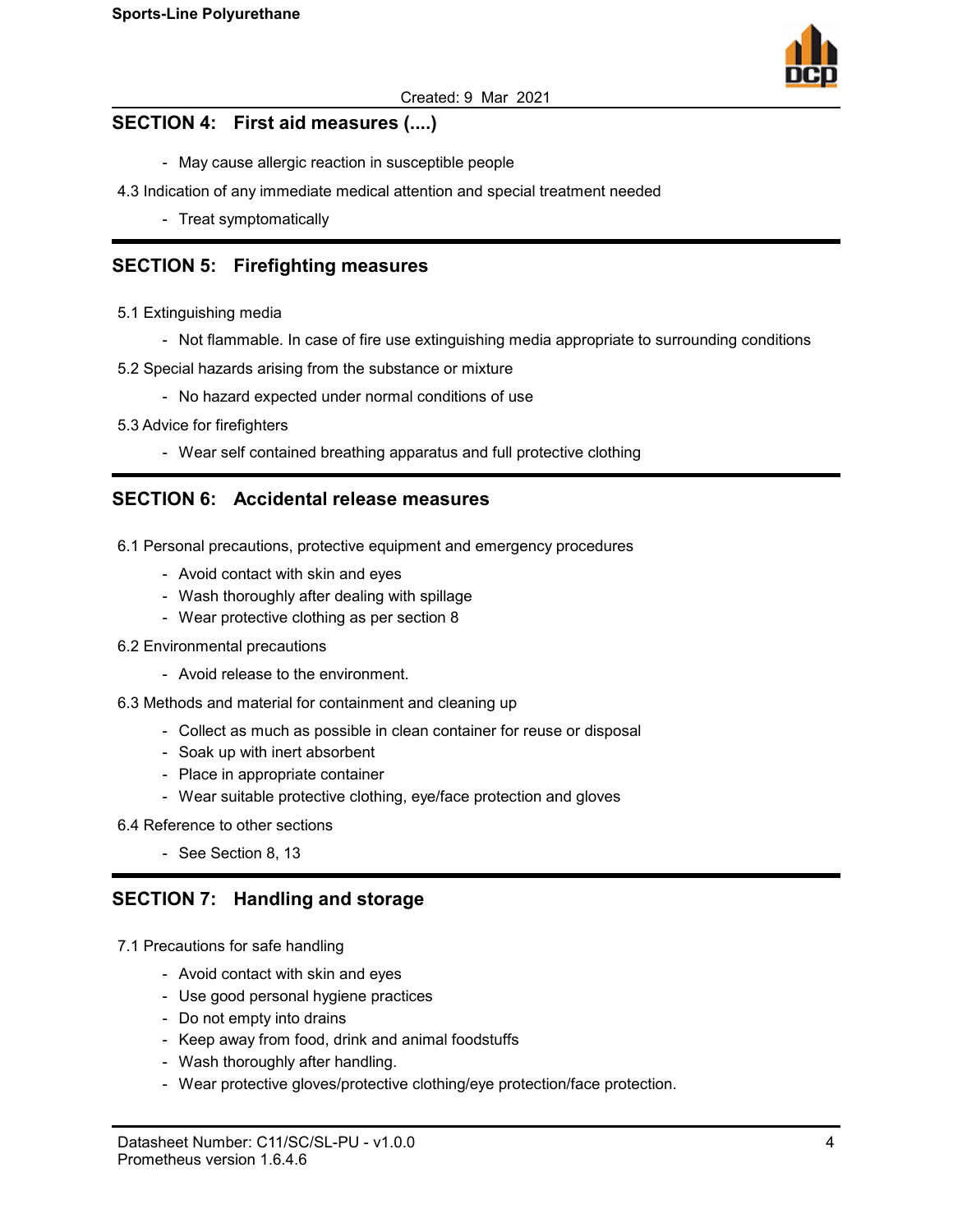

### **SECTION 7: Handling and storage (....)**

- Store in original, correctly labelled and tightly closed containers
- 7.2 Conditions for safe storage, including any incompatibilities
	- Keep only in the original container at a temperature not exceeding 50 °C
	- Keep away from food, drink and animal feedingstuffs
	- Store in a dry environment away from direct sunlight.
	- Store in original, correctly labelled and tightly closed containers
	- Protect from frost
- 7.3 Specific end use(s)
	- No information available

#### **SECTION 8: Exposure controls/personal protection**

- 8.1 Control parameters
	- There are no recommended or established controls for this product
- 8.2 Exposure controls
	- Wear goggles giving complete eye protection
	- Wear suitable protective clothing, including eye/face protection and gloves (nitrile are recommended)
	- Provide eyewash station. Wash promptly with soap and water if skin becomes contaminated. Promptly remove any clothing that becomes wet or contaminated.
	- Wash thoroughly after handling.

### **SECTION 9: Physical and chemical properties**

- 9.1 Information on basic physical and chemical properties
	- Appearance: Liquid
	- Colour: No information available
	- Odour: Characteristic odour
	- Flash point not applicable
	- Boiling Point/Range: > 100 °C
	- pH: No information available
	- Specific Gravity: No information available
	- Solubility in water: Miscible with water
- 9.2 Other information
	- None

#### **SECTION 10: Stability and reactivity**

10.1 Reactivity

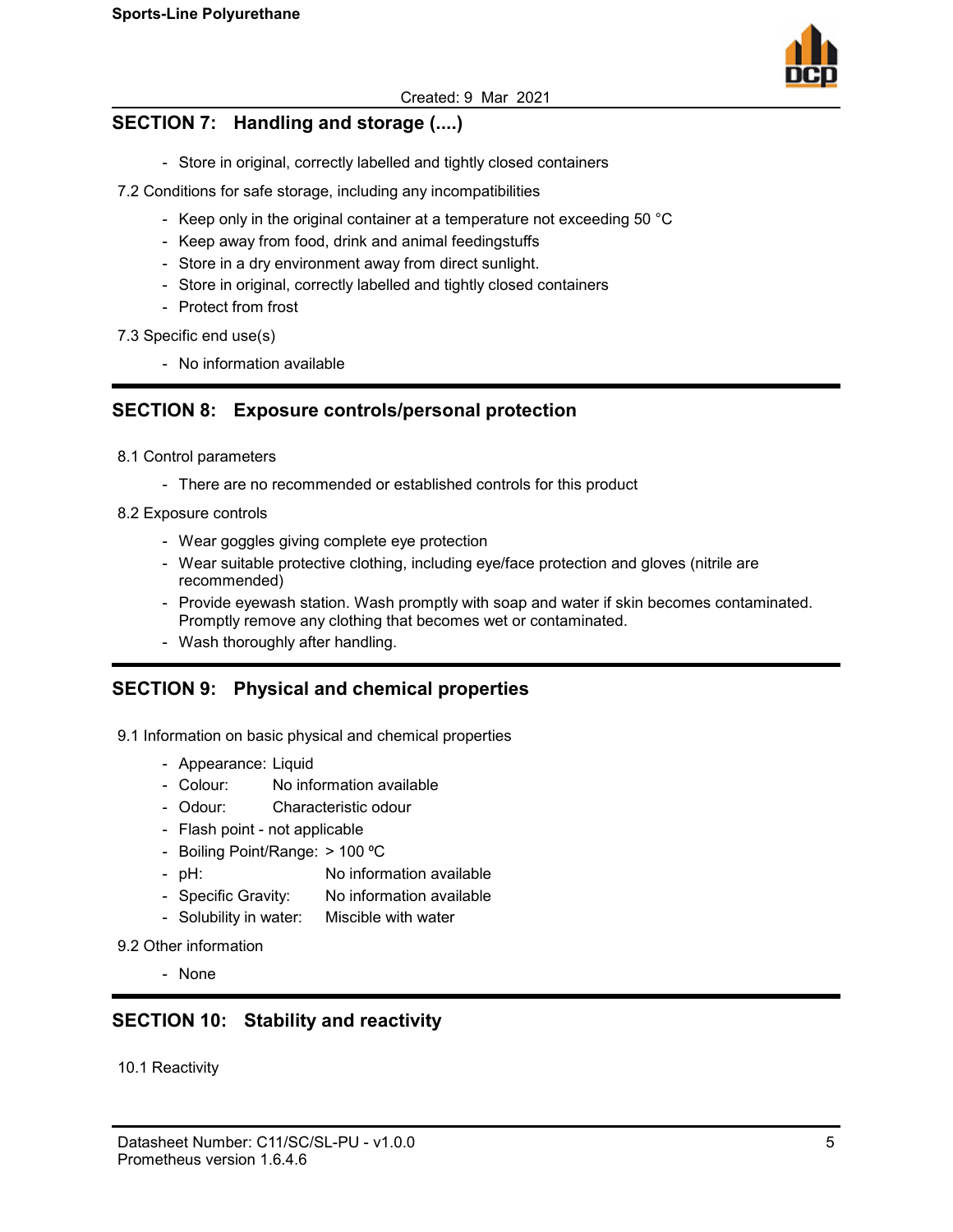

#### **SECTION 10: Stability and reactivity (....)**

- No hazardous reactions known if used for its intended purpose
- 10.2 Chemical stability
	- Considered stable under normal conditions
- 10.3 Possibility of hazardous reactions
	- No hazardous reactions known if used for its intended purpose
- 10.4 Conditions to avoid
	- Keep at temperature not exceeding 50 °C
	- Keep away from frost
- 10.5 Incompatible materials
	- No known incompatabilities when used for intended purposes.
- 10.6 Hazardous decomposition products
	- No hazardous decomposition products known

### **SECTION 11: Toxicological information**

- 11.1 Information on toxicological effects
	- No information available

### **SECTION 12: Ecological information**

- 12.1 Toxicity
	- No information available
- 12.2 Persistence and degradability
	- No information available
- 12.3 Bioaccumulative potential
	- No information available
- 12.4 Mobility in soil
	- miscible with water
- 12.5 Results of PBT and vPvB assessment
	- No information available
- 12.6 Other adverse effects
	- No information available

#### **SECTION 13: Disposal considerations**

13.1 Waste treatment methods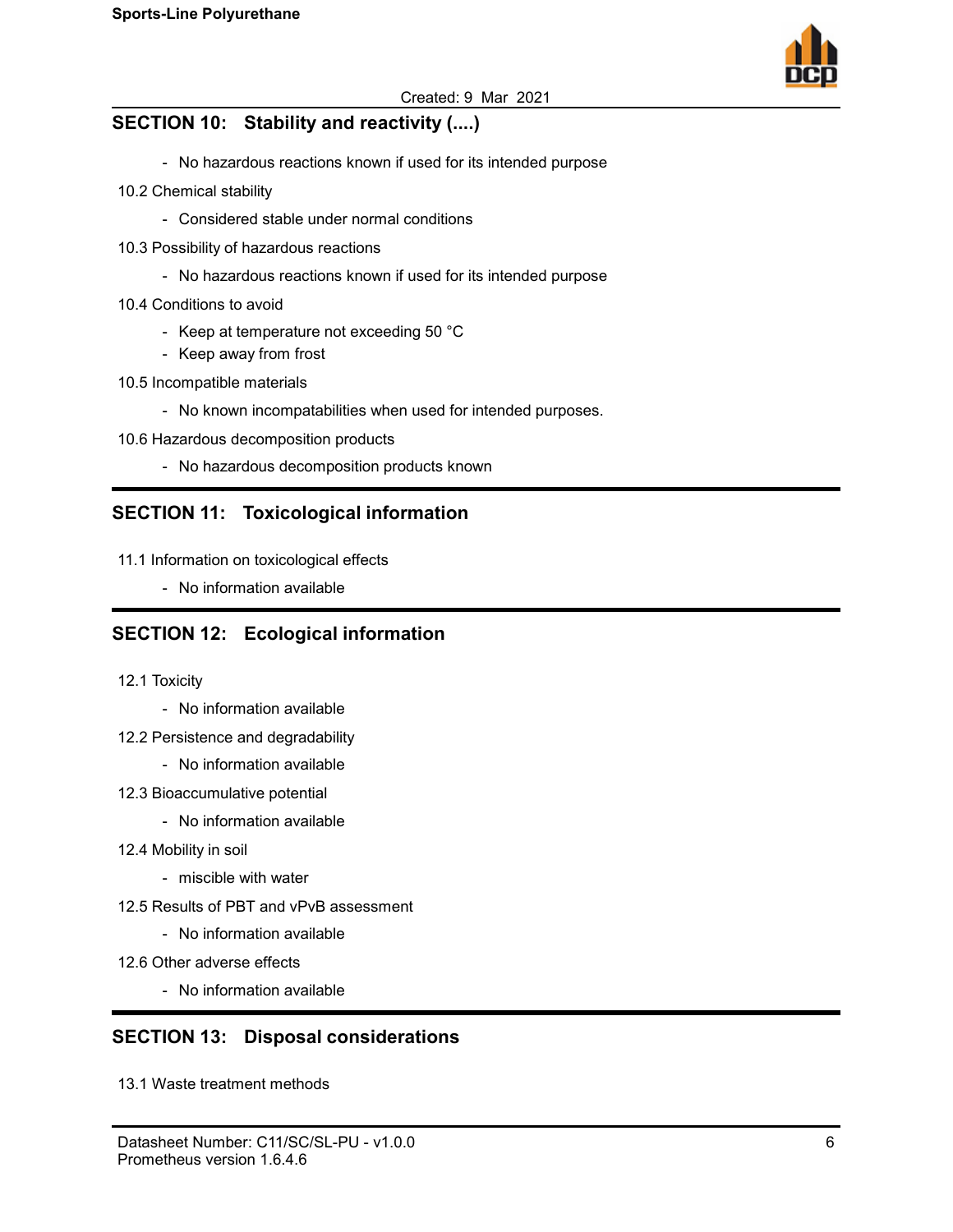

### **SECTION 13: Disposal considerations (....)**

- Disposal should be in accordance with local, state or national legislation
- Avoid release to the environment. Refer to special instructions/Safety data sheets
- Do not empty into drains; dispose of this material and its container in a safe way

#### **SECTION 14: Transport information**

- 14.1 Air (ICAO/IATA)
	- Not classified as hazardous for transport
- 14.2 Road/Rail (ADR/RID)
	- Not classified as hazardous for transport
- 14.3 Sea (IMDG)
	- Not classified as hazardous for transport
- 14.4 Environmental hazards
	- No information available
- 14.5 Special precautions for user
	- No information available
- 14.6 Transport in bulk according to Annex II of Marpol and the IBC Code
	- Not applicable

### **SECTION 15: Regulatory information**

15.1 Safety, health and environmental regulations/legislation specific for the substance or mixture

- This Safety Data Sheet is provided in compliance with the EC Regulation 1907/2006-2015/830
- This Safety Data Sheet is provided in compliance with the EC Directive 82/501/EEC (the Seveso Directive)

All the ingredients used in this product are registered or preregistered by our suppliers, and/or excluded from the regulation, and/or exempted from the registration.

- 15.2 Chemical safety assessment
	- A REACH chemical safety assessment has not been carried out

### **SECTION 16: Other information**

Text not given with phrase codes where they are used elsewhere in this safety data sheet:- H225: Highly flammable liquid and vapour. H301: Toxic if swallowed. H302: Harmful if swallowed. H311: Toxic in contact with skin. H312: Harmful in contact with skin. H314: Causes severe skin burns and eye damage. H315: Causes skin irritation. H317: May cause an allergic skin reaction. H318: Causes serious eye damage. H319: Causes serious eye irritation. H331: Toxic if inhaled. H332: Harmful if inhaled. H335: May cause respiratory irritation. H400: Very toxic to aquatic life. H410: Very toxic to aquatic life with long lasting effects. H411: Toxic to aquatic life with long lasting effects.